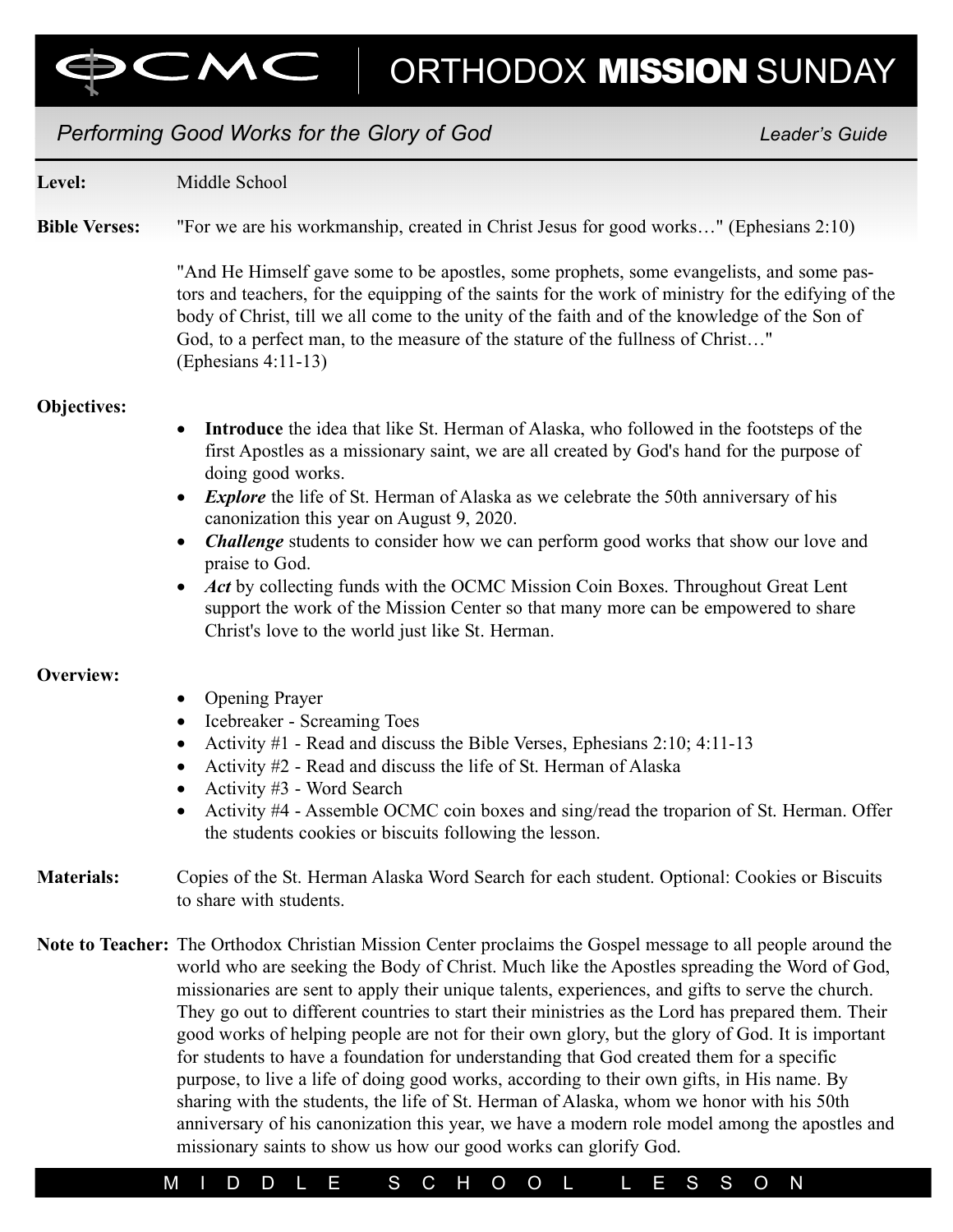ORTHODOX MISSION SUNDAY

## Performing Good Works for the Glory of God New York Changes and Leader's Guide

| Pray:               | Lord Jesus Christ, Son of God, we pray for all people from all nations that they may come<br>to know You. Help us to care for the spiritual and physical needs of others around us and<br>around the world. Teach us how to show Your love and peace to others. Grant us the<br>courage to answer Your call. Amen.                                                                                                                                                           |
|---------------------|------------------------------------------------------------------------------------------------------------------------------------------------------------------------------------------------------------------------------------------------------------------------------------------------------------------------------------------------------------------------------------------------------------------------------------------------------------------------------|
| Icebreaker:         | <b>Screaming Toes</b><br>Have your group stand and form a tight circle facing inwards. Everyone looks down and<br>picks a pair of toes to stare at. When the leader counts down or says 'Go!' or 'Look Up'<br>everyone must look up into the eyes of the feet they picked. If two participants are looking<br>at each other than they must scream (not too extreme) and they are out. Keep going until<br>there are two or one player(s) remaining who are/is the winner(s). |
| <b>Activity #1:</b> | Read with the students or ask volunteers read the bible verses. Then discuss each one.<br>"For we are his workmanship, created in Christ Jesus for good works" (Ephesians 2:10)<br>"And He Himself gave some to be apostles, some prophets, come evangelists, and some                                                                                                                                                                                                       |
|                     | pastors and teachers, for the equipping of the saints for the work of ministry for the edify-<br>ing of the body of Christ, till we all come to the unity of the faith and of the knowledge of<br>the Son of God, to a perfect man, to the measure of the stature of the fullness of Christ"<br>(Ephesians $4:11-13$ )                                                                                                                                                       |
|                     | Note to Teacher: Explain to the students that we are all crafted by God to be members of the Body of Christ.<br>We have been designed with a specific purpose: to do His good works just as Christ did.<br>Not for our own sake, but for the glory of God. What this means is that each of us is called                                                                                                                                                                      |

to participate in the work of the Church. We are active participants in the liturgy, active in prayer, and in bringing comfort to those whom God has brought before us (friends, classmates, family, and strangers). God has also assigned to us each works, that are according to our gifts.

> Missionaries in our Churches today are one example of working members of the body of Christ. They imitate the Apostles and Missionary Saints of the Churc by leaving their homes to go to far regions like Albania, Kenya, Romania, South Korea, Guatemala, Sweden and Alaska. Sometimes they do not know the people or language where they will serve but go because God has called them. They trust that God has equipped them with the gifts to bring the fullness of Christ into the lives of the people they serve. Missionaries may have worked as priests or deacons serving local parishes and now lead congregations or teach at seminaries in foreign countries. In other cases, some are schoolteachers or youth workers and now educate indigenous communities about the love of God. (Additional examples: doctors, nurses, therapists, etc.) God has prepared them for their ministries as he will prepare you for yours, if you allow Him.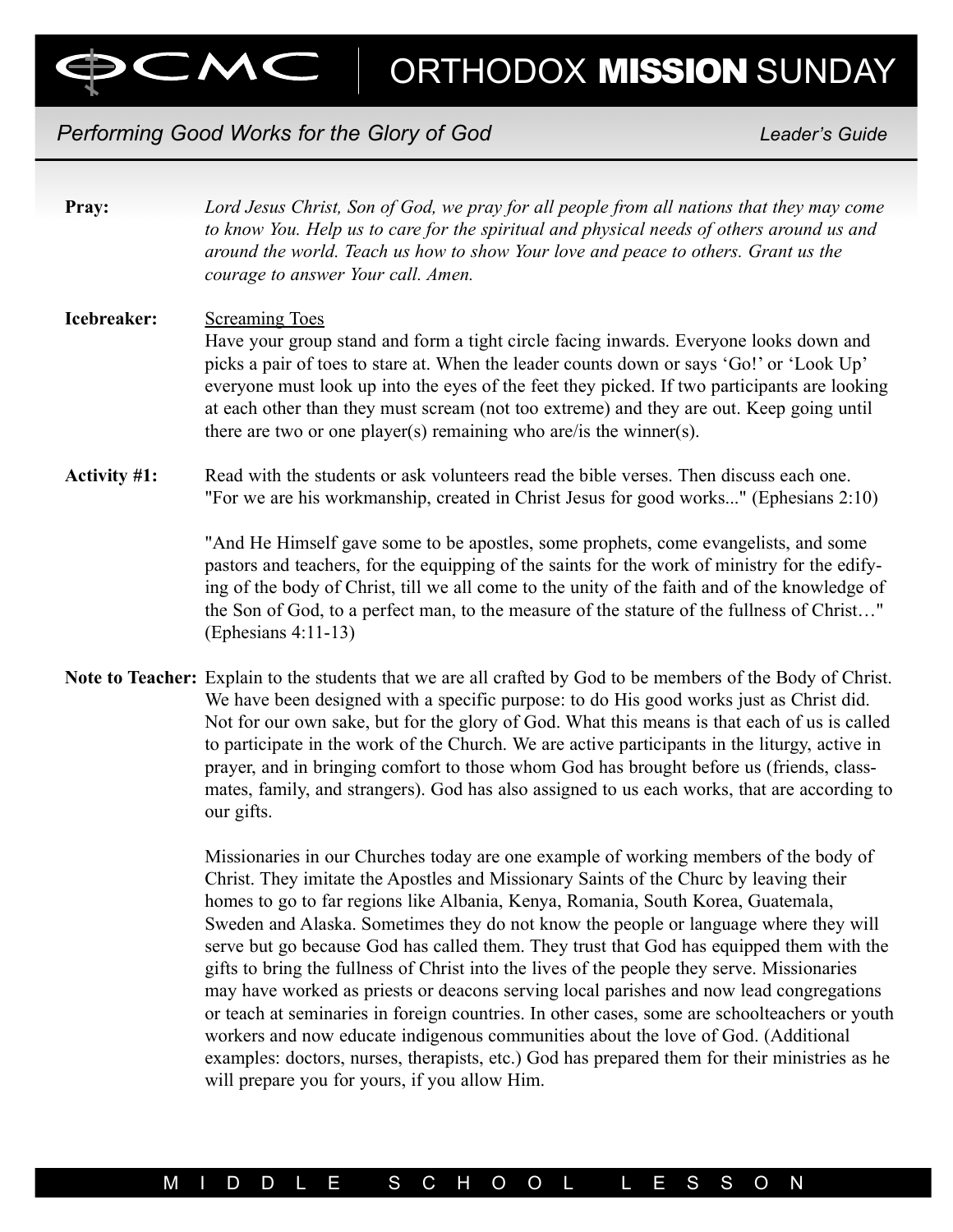

# Performing Good Works for the Glory of God New Leader's Guide

### Discussion Questions:

- What does it mean to be a member of the Body of Christ?
- How are we supposed to use our gifts to fulfill God's work?
- With what attitude should we approach the work God has set before us?
- Why is it important that we do good works?
- Why do you think God gives each of us unique gifts?

Ask the students to share what good works they think missionaries do when serving in a foreign country. Ask them what challenges they think missionaries will face. Apply these thoughts as they are reading the life of Saint Herman.

Activity #2: Read to the students or have them take turns reading portions of the life of St. Herman of Alaska.

### Discussion Questions:

- 1. How did Saint Hermon use his gifts to fulfill God's work?
- 2. With what attitude did Saint Herman approach the work God had given him?
- 3. How did the work of Saint Herman impact us today?
- 4. What were some of the barriers he faced during his ministry in Alaska? What unique gifts did God give Saint Herman to overcome them?
- 5. What do you think St. Herman meant when he said, "From this day. From this hour. From this minute. Let us love God above all and fulfill his Holy Will"?

Ask if anyone's saint was a missionary or find comparisons with St. Herman.

### Activity #3: St. Herman Word Search

Have students complete the included word search.

### Activity #4: Assemble the OCMC Coin Boxes

Discuss how these funds will be used to support the ministries of the Mission Center to send people who have answered God's call. Send the boxes home with the students and ask them to fill them and return the boxes at a time you decide upon. Encourage the class to pray for OCMC missionaries and mission priests regularly. Remember if you have cookies or biscuits available to pass them out to the students. If your class meets before Liturgy, plan a distribution following the service during Coffee Hour. Go online to www.ocmc.org under Resources and click For Sunday School tab for digital copies of this lesson.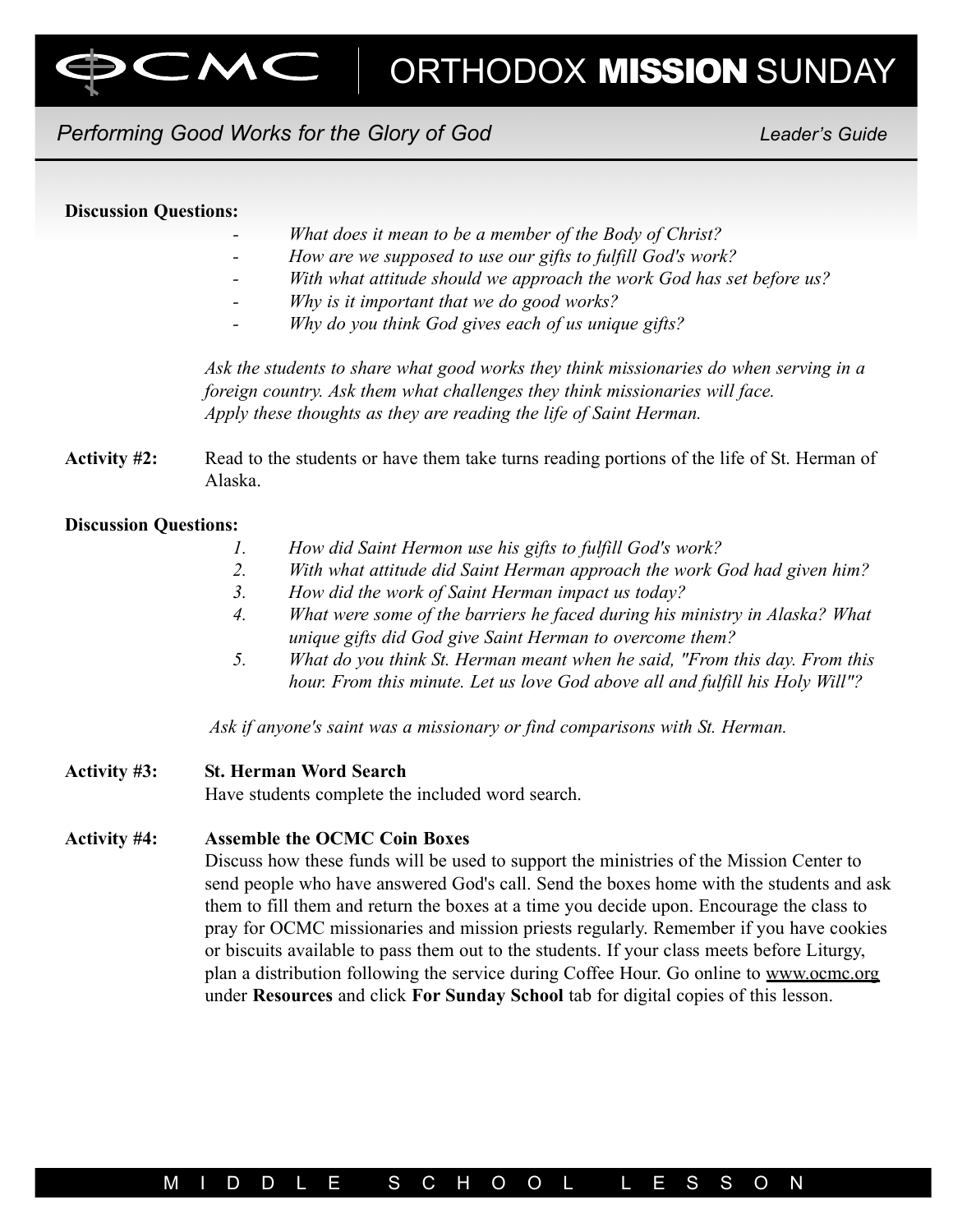# ORTHODOX **MISSION** SUNDAY

# The Life of St. Herman of Alaska The Character's Page

 $\subset$ M $\subset$ 

## Feast day: August 9

This year we celebrate the 50th anniversary of the canonization of Saint Herman of Alaska, the patron saint of North America, and one of the greatest modern missionaries of our time.

As a young boy, Saint Herman loved going to church and prayed every day. When he was a teenager, he felt a calling to become a monk, so he went to live at the Holy Trinity-Sergius Monastery. One day, the young monk found a cancerous sore on his neck. The pain was terrible. Instead of going to the doctor, Saint Herman went to his cell and prayed with warm tears to the Mother of God asking her to heal him. When he slept, the Theotokos appeared to him in a dream. The next morning, Saint Herman was amazed to see that he was healed and confirmed his devotion to Christ.



After five or six years, Saint Herman moved to Valaam Monastery, located on a large island in the middle of Lake Ladoga near modern-day Finland. He loved the

monastery, his brother monks, and Abbot Nazarius. He studied the church, learned how to care for the sick, ministered to the poor and needy, and prayed for the dying ones. One day, Abbot Nazarius was asked to select a mission team to join Russian fur traders on a journey to Alaska and bring the message of Jesus Christ to the native people. He chose Saint Herman to join them. Saint Herman accepted the call of missions with great zeal and set off to Alaska.

It took them almost an entire year to arrive at Kodiak, Alaska. Saint Herman and the other missionaries traveled 7300 miles by foot and boat. This was the longest journey in Orthodox missionary history. They thanked God for keeping them safe and went out to share the message of Jesus. The missionaries built schools, churches, and baptized thousands of the native people, known as Aleuts. The Aleuts welcomed Saint Herman and the missionaries. Over the years, the missionaries endured hunger, cold, and mockery in their efforts to share the teachings of Jesus Christ with the people of Alaska. The lives of some of the missionaries were lost, some lost faith, and others passed away, but the Lord permitted Father Herman to labor the longest.

Father Herman loved the native people and showed this through his missionary work. He defended the Aleuts before governors and fur traders who abused and forced them into slave work. He nursed and visited the sick, prayed for those who were dying, and comforted those who lost loved ones. He regularly shared the teachings and messages of Christ. His teachings respected and found fulfillment of their native customs and traditions. Above all, Father Herman especially loved the Aleut children and would often bake cookies and biscuits for them. They started calling him "Apa" which means grandfather. He took care of the orphaned and set up a school for them. It is no wonder that the natives loved him and came far and wide to hear him tell the stories of Christ and His love for them.

Those who knew Saint Herman would describe him as a simple monk who was meek, kind, gentle, always with a pleasant smile, humble, and quiet. He wore a deerskin shirt, a faded cassock and boots. Around his body, he carried a sixteen-pound cross every day, like the desert fathers, to show his humility before God. He spent much of his time working, leading services, helping the native people, and struggling to be like Christ. Saint Herman would say, "From this day. From this hour. From this minute. Let us love God above all and fulfill his Holy Will."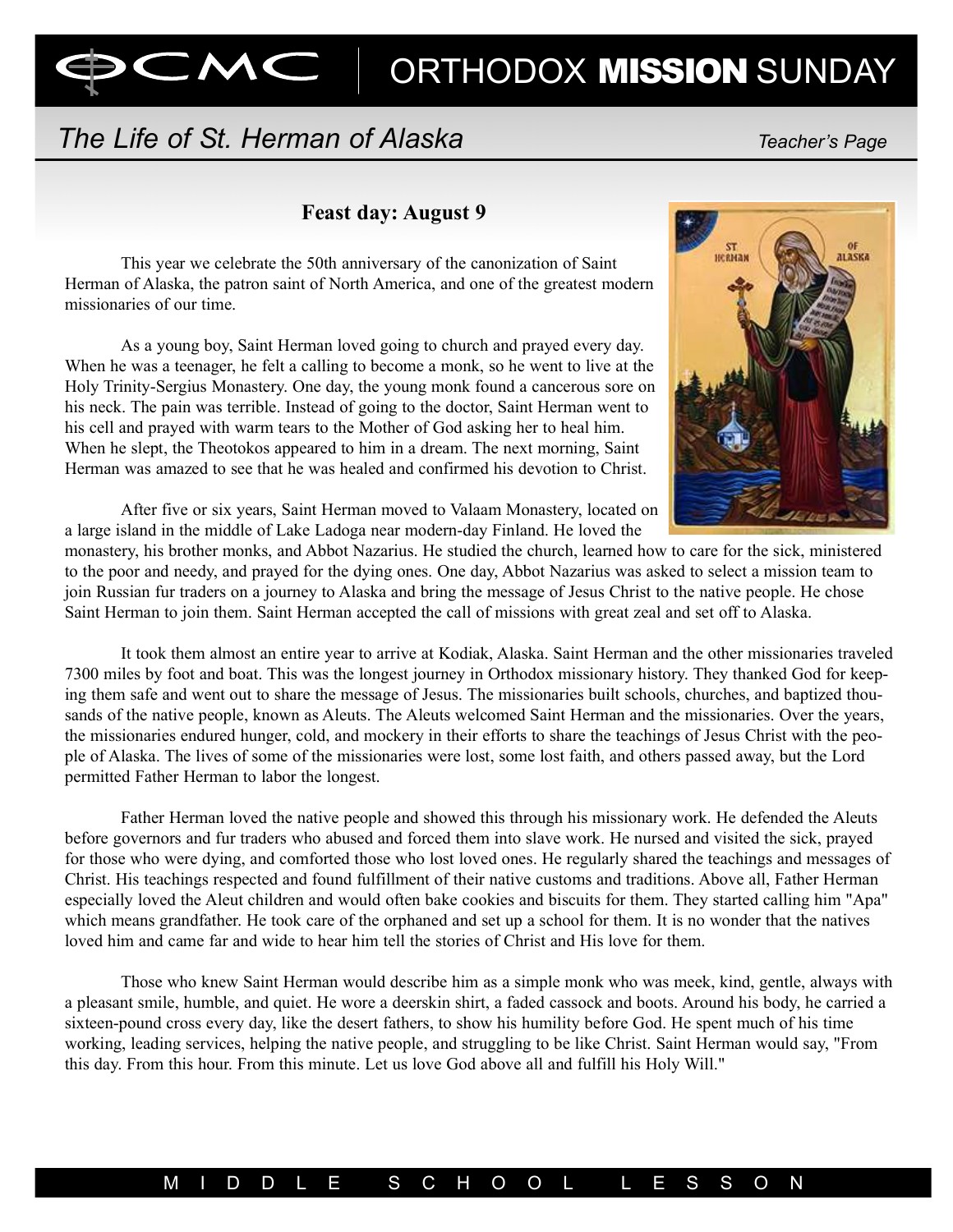

# The Life of St. Herman of Alaska The Charles Teacher's Page

Later in life, Saint Herman made his new home on Spruce Island, a small island covered with forest. Spruce Island reminded him of the beloved Valaam Monestery, so he named it"New Valaam." For his first whole summer, he dug a cave in the ground with his hands and started a garden. By winter a cell was built nearby to keep him warm. He lived there alone for forty years where he prayed and carried out his missionary work. People would often ask him, "How do you manage to live alone in the forest? Don't you ever get lonesome?" He would reply, "No, I am not here alone! God is here, as God is everywhere. The Holy Angles are here. With whom is it better to talk to, with people or the Angels? Most certainly with Angels."

Many people knew Saint Herman as a wonderworker and told miraculous stories of his life. One night, by chance, his disciple Gerasim witnessed him carry a large log so heavy that it normally would have taken four men to carry. Another time there was a flood on the island and it was threatened by a great wave. Everyone was frightened. Saint Herman took an icon of the Theotokos, placed it on the beach and prayed to the Mother of God. The wave never passed the holy icon.

On December 13, 1837, at the age of 81, Saint Herman fell asleep in Lord. His face was filled with a radiant light and nearby inhabitants saw a pillar of light rising about his home on Spruce Island where he was buried. On August 9, 1970, he was officially canonized as an American Saint. He was a true and living example of our faith. Let us follow in his footsteps and give our whole life to Jesus Christ.

### O, Holy Saint Herman of Alaska, pray unto God for us!

### St. Herman Troparion Tone 4

O Blessed Father Herman of Alaska, North Star of Christ's Holy Church, The light of your holy life and great deeds, Guides those who follow the Orthodox Way. Together we lift high the Holy Cross, You planted firmly in America. Let all behold and glorify Jesus Christ, Singing His Holy Resurrection.